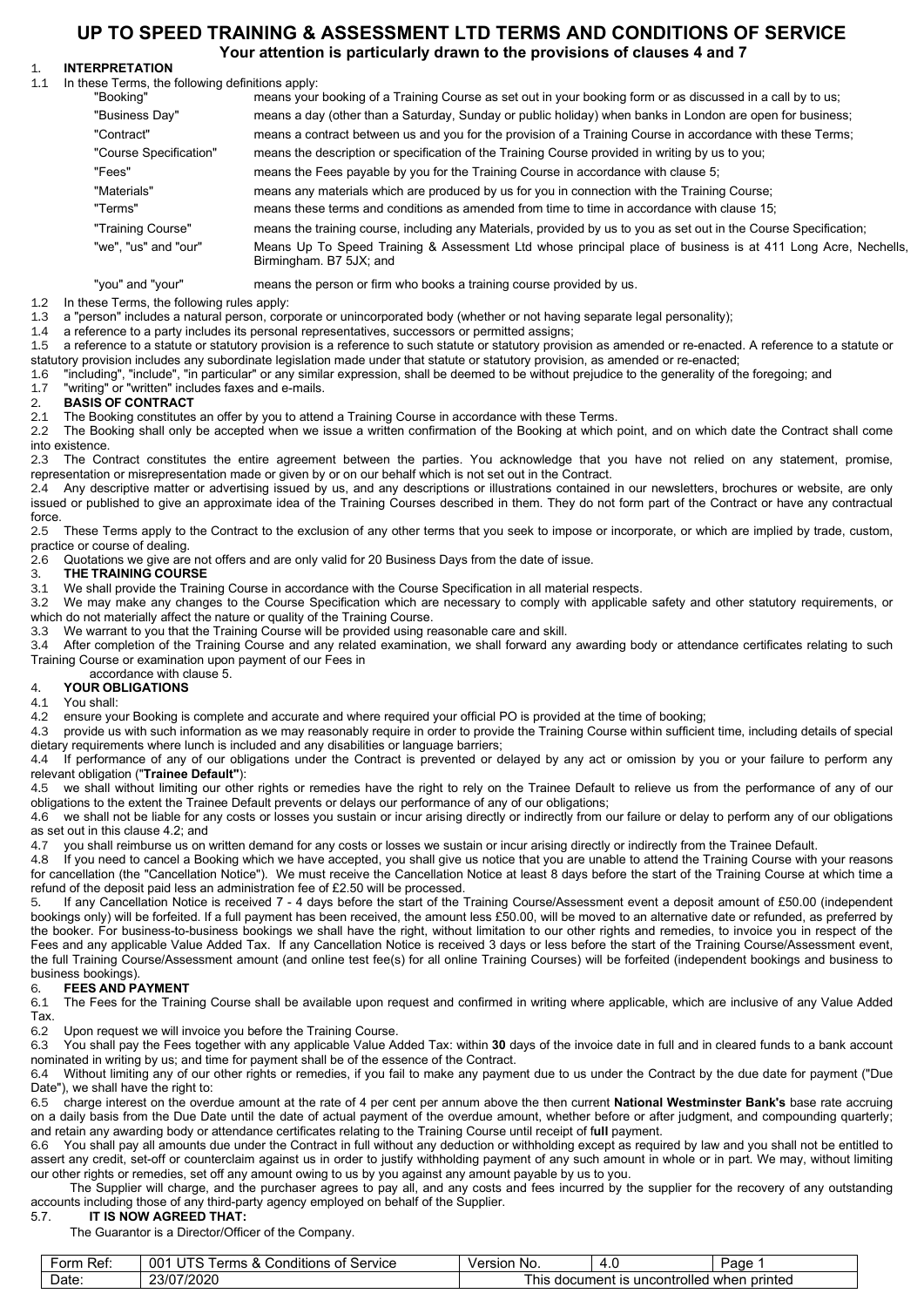5.7.1 In consideration of the Supplier entering into the agreement with the purchaser, the Guarantor agrees to guarantee the obligations of the purchaser under the agreement as set out below<br>5.7.2 Should the Company fail to satisfy its o

Should the Company fail to satisfy its obligations under the terms of the Contract relating to payment, The Guarantor personally guarantees to pay all sums outstanding under the terms of the Contract to

the Supplier.<br>5.7.3 The Guara The Guarantor irrevocably and unconditionally agrees to guarantee the performance of the agreement by the purchaser and all and future payment obligations of the purchaser pursuant to the agreement

as varied from time to time.

5.7.3 Without prejudice to clause 1 above the guarantor as principal obligator and as a separate and independent obligation, unconditionally and irrevocably agrees to indemnify the supplier in respect of any losses, costs, and expenses suffered or incurred by the supplier arising out of or in connection with any failure of the purchaser to perform its obligations pursuant to the agreement as varied from time to time, including but not limited to any failure to

make due payment in respect of its present and future indebtedness and other liabilities to the supplier under the agreement, whether actual or contingent.<br>5.7.4 The liability of the quarantor under this quarantee shall no The liability of the guarantor under this guarantee shall not be released, diminished nor affected by any variation of the terms of the agreement nor forbearance neglect or delay by the supplier in seeking performance of the obligations of the guarantor under this guarantee or any granting of time for such performance or anything else which, although it could affect the liability of the guarantor , would not affect the liability of a person who had agreed to pay then debts on another as if they were their own obligations.

5.7.5 The guarantors' obligations of guaranteeing the debts under this guarantee are continuing obligations. This means that those obligations apply in respect of the full amount of the debts at the time that the supplier makes a demand under this guarantee even if, at some time the amount of the debts has been less than the amount at the time of the claim.

5.7.6 A guarantor shall not be discharged, nor shall his liability be reduced by any time or any other indulgence or concession given to the purchaser by the supplier, or by anything he supplier may do or omit to do or by any other dealing, act or omission that but for this provision would discharge or reduce the

guarantors' liability.<br>5.7.7 The Sup The Supplier shall not be obliged to take any action or obtain judgment against the purchaser before taking steps to enforce any of its obligations or remedies under this guarantee.

5.7.8 Any demand or notice under this guarantee shall be in writing, signed by an authorised person of the supplier and will be served on the guarantor at the address of the business/company or the private address of the guarantor by 1<sup>st</sup> class post and will be deemed to be served two days following posting.

5.7.9 The guarantor shall not make any withholding on account of tax from any payment due to the supplier under this guarantee, unless the guarantor is required by law to do so. If the guarantor is required by law to do so, the guarantor shall increase the amount of the relevant payment so that, after withholding, the supplier receives the appropriate amount. The guarantor shall notify the supplier if these circumstances arise.

5.7.10 The Guarantor personally undertakes to indemnify the supplier immediately on demand in respect of any losses, damages, costs, or expenses which the Supplier incurs as a result of breach of the terms of the Contract relating to payment.

5.8 We reserve the right to charge any overdue accounts pursuant to the "The Late Payment of Commercial Debts (Interest) Act.

# 7. **INTELLECTUAL PROPERTY RIGHTS**

7.1 We shall own the property and any copyright and other intellectual property rights in or arising out of or in connection with the Training Course.<br>7.2 You acknowledge that, in respect of any third-party intellectual pr

You acknowledge that, in respect of any third-party intellectual property rights, your use of any such intellectual property rights is conditional on us obtaining a written licence from the relevant licensor on such terms as will entitle us to license such rights to you.<br>8. LIMITATION OF LIABILITY

# 8. **LIMITATION OF LIABILITY**

Nothing in these Terms shall limit or exclude our liability for: death or personal injury caused by our negligence, or the negligence of our employees, agents or subcontractors; or fraud or fraudulent misrepresentation.

8.2 Subject to clause 7.1. we shall not be liable to you, whether in contract, tort (including negligence), breach of statutory duty, or otherwise, for any loss of profit, or any indirect or consequential loss arising under or in connection with the Contract; we shall not be liable to you or be deemed to be in breach of the Contract by reason of any delay in performing, or any failure to perform, any of our obligations in relation to the Training Course, if the delay or failure was due to any cause beyond our reasonable control; and 8.3 our total liability to you in respect of all other losses

our total liability to you in respect of all other losses arising under or in connection with the Contract, whether in contract, tort (including negligence), breach of statutory duty, or otherwise, shall not exceed the amount of Fees payable by you under the Contract.

8.4 Except as set out in these Terms, all warranties, conditions and other terms implied by statute or common law are, to the fullest extent permitted by law, excluded from the Contract.<br>8.5 This clause 7 shall survive

8.5 This clause 7 shall survive termination of the Contract.<br>9. TERMINATION

# 9.1 **TERMINATION**<br>9.1 Without limiting

9.1 Without limiting our other rights or remedies, either of us may terminate the Contract with immediate effect by giving written notice to the other party **if**:

9.2 the other party goes into liquidation, becomes bankrupt, has a receiver appointed, makes a composition or voluntary arrangement with its creditors or enters administration, or a moratorium comes into force in respect of the other (within the meaning of the Insolvency Act 1986);

9.3 the other party ceases, or threatens to cease, to carry on business;<br>9.4 the other party suspends or threatens to suspend, payment of its of

9.4 the other party suspends, or threatens to suspend, payment of its debts or is unable to pay its debts as they fall due or admits inability to pay its debts or (being a company) is deemed unable to pay its debts within the meaning of section 123 of the Insolvency Act 1986 or (being an individual) is deemed either unable to pay its debts or as having no reasonable prospect of so doing, in either case, within the meaning of section 268 of the Insolvency Act 1986 or (being a partnership) has any partner to whom any of the foregoing apply; or any event occurs or proceeding is taken with respect to the other party in any jurisdiction to which it is subject that has an effect equivalent or similar to any of the events mentioned in clauses 8.1.1 to 8.1.3 (inclusive).<br>9.5 Without limiting our other rights or remedies, we may terminate the Con

9.5 Without limiting our other rights or remedies, we may terminate the Contract or any other contract between you and us with immediate effect by giving you written notice if you fail to pay any amount due under the Contract or any other contract between you and us on the due date for payment.

9.6 Without limiting our other rights or remedies, we shall have the right to terminate the Contract by giving you 7 days' written notice.<br>10. CONSEQUENCES OF TERMINATION

# 10. **CONSEQUENCES OF TERMINATION**

## On termination of the Contract for any reason:

10.1 you shall immediately pay to us all of our outstanding unpaid invoices and interest and, in respect of any Training Courses provided but for which no invoice has been submitted, we shall submit an invoice, which shall be payable by you immediately on receipt;

10.2 the accrued rights, remedies, obligations and liabilities of the parties as at expiry or termination shall not be affected, including the right to claim damages in respect of any breach of the Contract which existed at or before the date of termination or expiry; and

# 10.3 clauses which expressly or by implication have effect after termination shall continue in full force and effect.<br>11. **ASSIGNMENT AND SUBCONTRACTING**

## 11. **ASSIGNMENT AND SUBCONTRACTING**

 You shall not, without our prior written consent, assign, transfer, charge, subcontract or deal in any other manner with all or any of your rights or obligations under the Contract.

## 12. **NOTICES**

 A notice required or permitted to be given by either party to the other under these Terms shall be in writing addressed to the other party at its registered office or principal place of business or such other address as may at the relevant time have been notified pursuant to this provision to the party giving the notice.

## 13. **WAIVER**

13.1 A waiver of any right under the Contract is only effective if it is in writing and shall not be deemed to be a waiver of any subsequent breach or default. No failure or delay by a party in exercising any right or remedy under the Contract or by law shall constitute a waiver of that or any other right or remedy, nor preclude or restrict its further exercise. No single or partial exercise of such right or remedy shall preclude or restrict the further exercise of that or any other right or remedy.

13.2 Unless specifically provided otherwise, rights arising under the Contract are cumulative and do not exclude rights provided by law.

| -<br>.-orr<br>Ret: | <br>00 <sub>1</sub><br>Service<br>ำ*ms ⊾<br>Conditions<br>n1<br>$\mathbf{r}$<br>.<br>. ال<br><b>Let</b> | No.<br>/ersion                                                                  | $\overline{\phantom{a}}$<br>. . | Page ∠ |
|--------------------|---------------------------------------------------------------------------------------------------------|---------------------------------------------------------------------------------|---------------------------------|--------|
| -<br>Date          | 23/07/2020                                                                                              | -<br>printed<br>uncontrolled<br>document<br>his<br>wher<br>$\overline{c}$<br>10 |                                 |        |